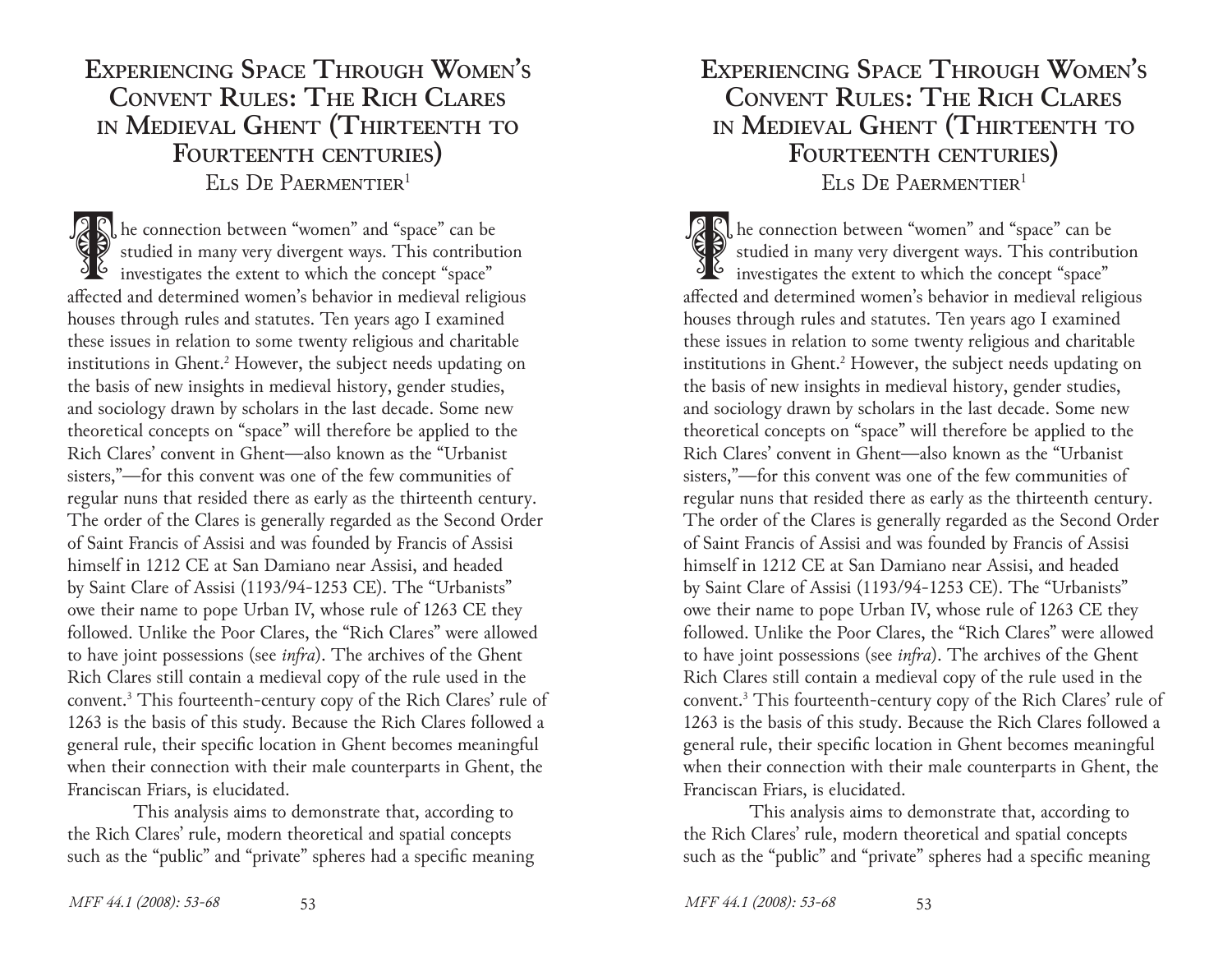for enclosed nuns. The classical dichotomy between "public" and "private" space still remains valid here. However, as will be shown by source evidence, the behavioral conditions of the Rich Clares' rule, drawn up in order to meticulously organize the daily communal life of the nuns inside the convent walls, generally refer more to "public" than to "private" space. The case of the Rich Clares should certainly not be considered as separate or exceptional, but rather represents how daily life in a convent *sub clausura* was organized through rules and what importance the ideas "space" and "spatiality" had.<sup>4</sup> Thus, the monastic ideal of claustration was not only made physically visible by the convent walls, but was also made tangible by the practice of the many clauses of the rule. Or, as Julie Ann Smith strikingly puts it: "once nunnery space had been constructed (both textually and physically), it in turn defined and constrained the individuals it encompassed: that is, the space defined the people."<sup>5</sup>

### **Perception of "Space"**

The concept of "space," in the meaning of a multidimensional zone, in which substances, people, and objects move, has been mainly associated with exact sciences such as mathematics, geography, and physics. However, in the last few decades sociologists and historians have worked hard to apply this concept in a political and social context as well, and thus consider it as an ordered principle "through which hierarchies of men and women are established and maintained."6 Harald Kleinschmidt divided the concept into three categories: "space of daily experience," "space of regular communication," and "space of the world." The first two concepts are especially relevant for my argument. "Space of daily experience" concerns the domestic or family environment and stands for the space in which daily activities and acts are performed. "House" therefore means the building as well as the organization inside. "Space of regular communication" is the wider environment that is entered when one's own "space of daily experience" is left. In other words, it is the space in which there is contact with other people and groups, who in turn have their own "space of daily experience." Thus "space" is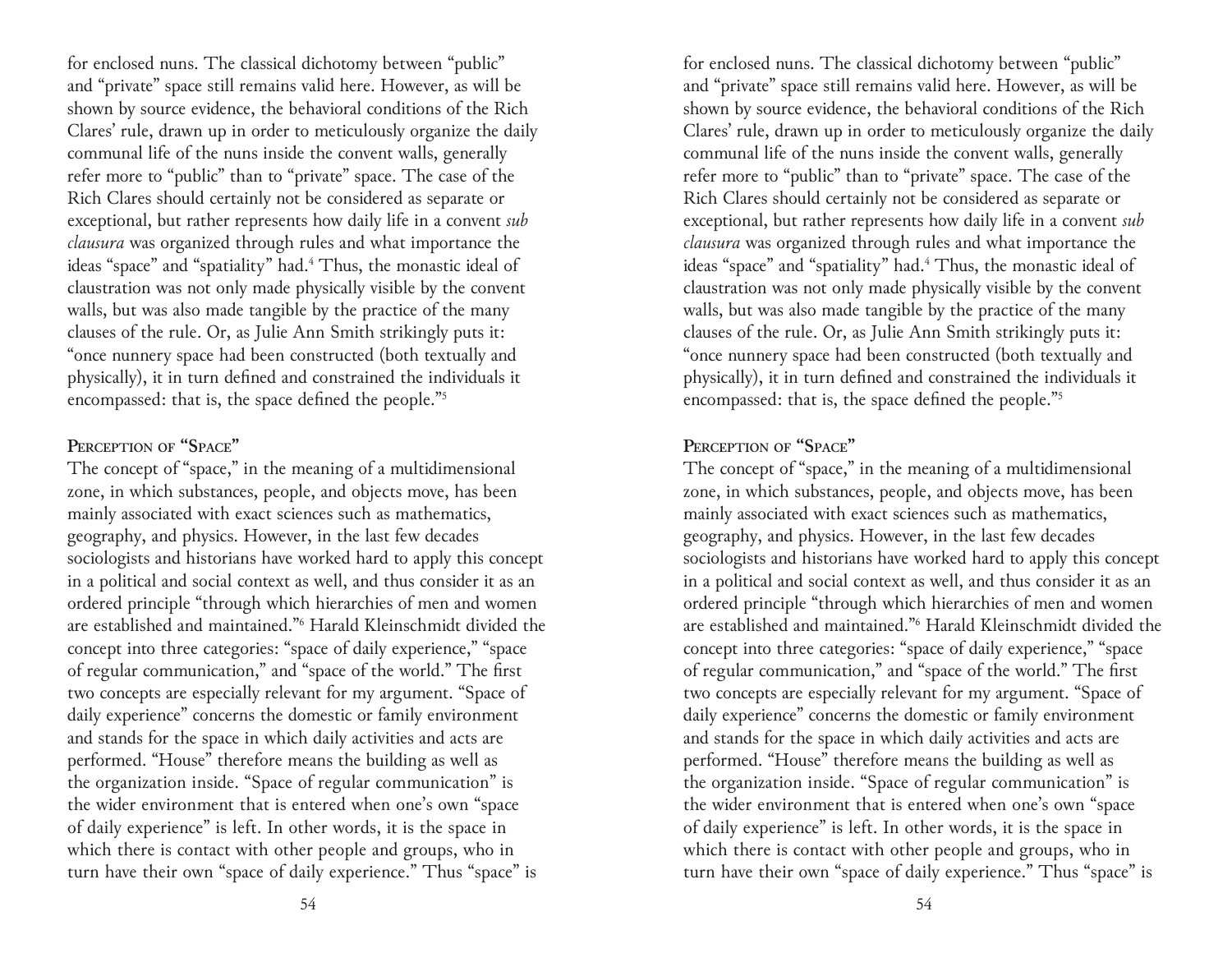simultaneously a physically limited entity and a conceptual and invisibly defined principle.

Kleinschmidt applied this model to medieval society and concluded that the meaning of the concept of "space" evolved throughout this period. He states that in the early Middle Ages "space" should mainly be considered on the basis of the relationship between people within a certain group, whereas from the High Middle Ages on, "space" should be studied as a territorially limited area subject to the laws and rules of a (territorial) sovereign. Furthermore, he argues that from this period on a clearer theoretical distinction can be made between "space of daily experience" and "space of regular communication." The first category is to be associated with the private, emotionally charged space, while the second category should be regarded more as the public, politically charged space requiring specific rules and conditions for the inhabitants of the politically defined territory.<sup>7</sup>

Such categorization of "space" is also significant within a monastic system, for in a certain sense, a religious community can also be considered as a "household" within society. Yet from the High Middle Ages on, the "space of daily experience" of monks and nuns, in particular that of cloistered nuns appears to be organized in its own specific way and with a clear goal. In fact, their physical actions and behavior were structured, regulated, and controlled by a system of written rules, constitutions, and customs that were only valid within their enclosed territory. Below, I will explain that their experience of domestic space can therefore not just be equated to a private experience, although it took place within a "household" or community, and that private space still existed inside the convent walls, but was moved to a totally different, more spiritual or mental level.

To understand this shift, we must consider the impact that entry into a cloister had on the personal identity of a nun. After all, becoming a nun and taking the monastic vows meant not only a renunciation of the nun's former social status, private property, and sexuality. Above all, it meant a denial of the nun's previous secular individuality in favor of a wish to assimilate into an alternative, collective identity that represented the ideal virtues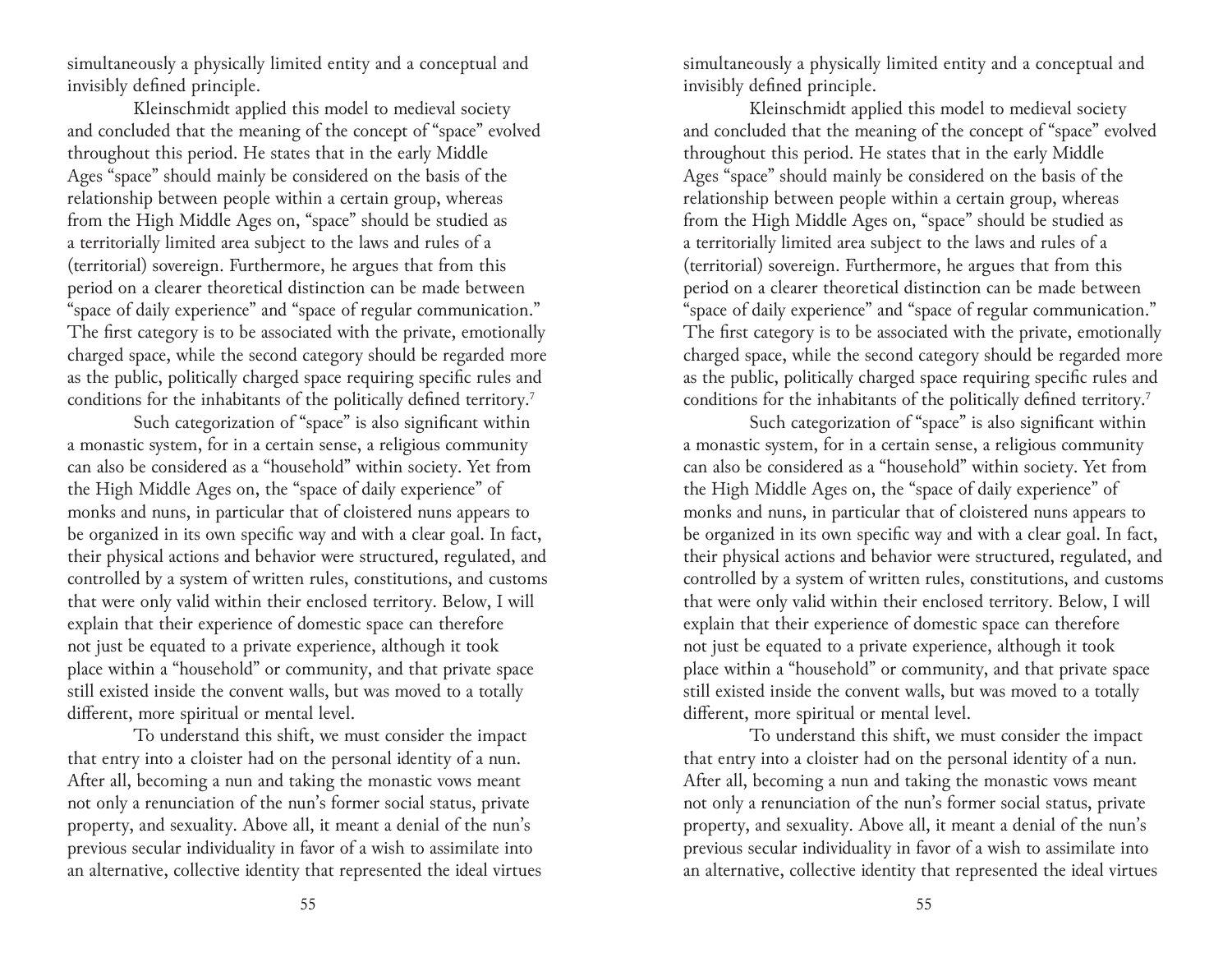of a nun as a bride of God.8 When it is considered that they gave up or "depersonalized" their identity, it becomes understandable that there was not much space left for private experiences, since those potentially threatened the common identity and harmony within the religious community. Private space, in the sense of room where nuns could withdraw from this collectivism related to the "public", was confined to the non-physical level of their minds —that is, their meditation and communication to God. Yet, some clauses of the Rich Clares' rule implicitly attempted to control even this spatial level as well.

The evidences of the Rich Clares' rule reveals that the way in which the nuns experienced space was restrained both on a physical and a symbolic level. The physical level was expressed in the strict behavioral regulations adjusted to each of the architectural components within the cloister and will be illustrated below by two rooms in particular: the parlor and the dormitory. Symbolic regulations, aimed at restraining the nuns' social freedom of movement, on the other hand, manifested themselves in several prescriptions concerning communication between the nuns, the reception of visitors, and excursions into the outside world.

## **Contemplation and Closure**

The Rich Clares observed a very empathic form of both "active" and "passive" closure, meaning that on the one hand, they were not allowed to leave the nunnery, while on the other hand, strangers were prohibited to trespass the convent walls, except under strict conditions. Consequently, the convent walls acted as both a physical and a symbolic boundary between the enclosed space of the nuns and the secular world outside. Spending a religious life in contemplation and absolute isolation was an ideal that, from the tenth century on, was developed by the clergy in order to supervise and control daily life within the numerous new female monastic communities. Though originally mainly practiced in female communities following the rule of Benedict, from the thirteenth century on the observance of closure became increasingly intertwined in the rules of the new female branches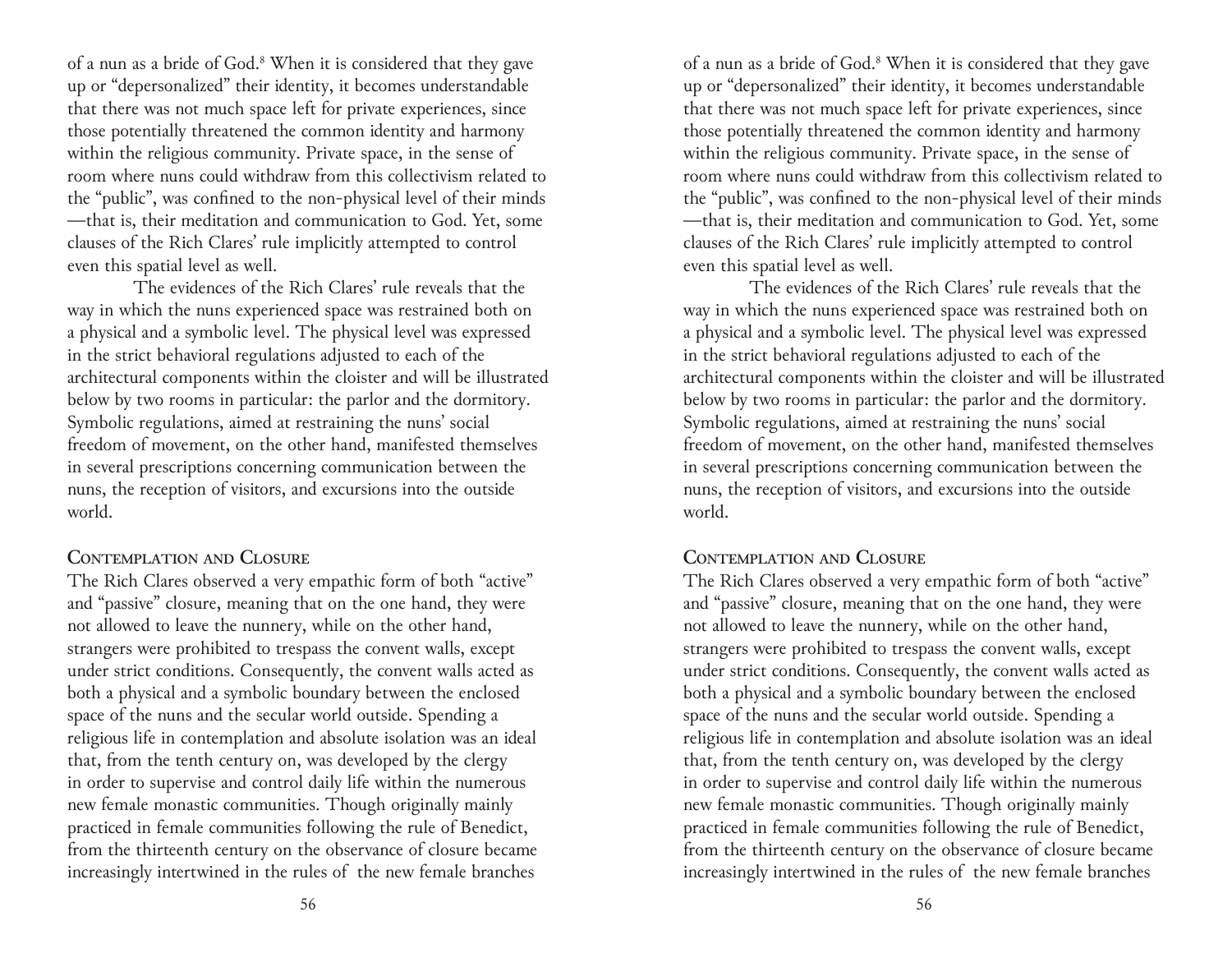of the mendicant orders, among which were the Clares and the sisters of Saint Dominic. Not long after the first Clares' community received its first concise rule from Francis of Assisi himself, Clare drew up her own rule, in which she did not want to follow the typical "active" *vita apostolica* of the male mendicant orders, but which expressed an explicit desire for isolated community life in poverty.9 Heribert Roggen explained this choice from the fact that Saint Clare thus probably conformed to the contemporary ideas on female conventual life, which encouraged life in absolute isolation. At her request, around 1228 CE Clare also obtained the *privilegium paupertatis* from Pope Gregory IX, which stated that her community could never be forced to accept possessions. However, Pope Innocent IV only approved her rule in 1253 CE, a few days before her death, and only for the San Damiano convent near Assisi.

The generally prevailing motive of churchmen behind the principle of enclosure was protection. In particular female sexuality, which evoked worship as well as contempt in the Middle Ages,<sup>10</sup> turned religious women into vulnerable creatures. Churchmen not only had to ensure the physical protection of the nuns, but also foster their chastity and their virginity. After all, these virtues were the core of their vocation as brides of God, and—even more important—"chastity of nuns was part of the foundation for the public image of the Church."11 The fact that many women's convents did not even have high and strong walls proves that closure was a conceptual rather than a physical means of protection and defense, relying upon mutual respect between those who lived inside as well as outside the convent walls.<sup>12</sup> Hence, most of the rules for enclosed convents, including the Rich Clares' rule, do not include explicit architectural building codes. Instead, they contain many behavioral conditions for observing the enclosure in each of the architectural components of the convent, as will be illustrated below.13

However, not all female religious orders required an equally strict observance of the principle of enclosure. The beguine movement, for example, rising in the Low Countries from the beginning of the thirteenth century on, was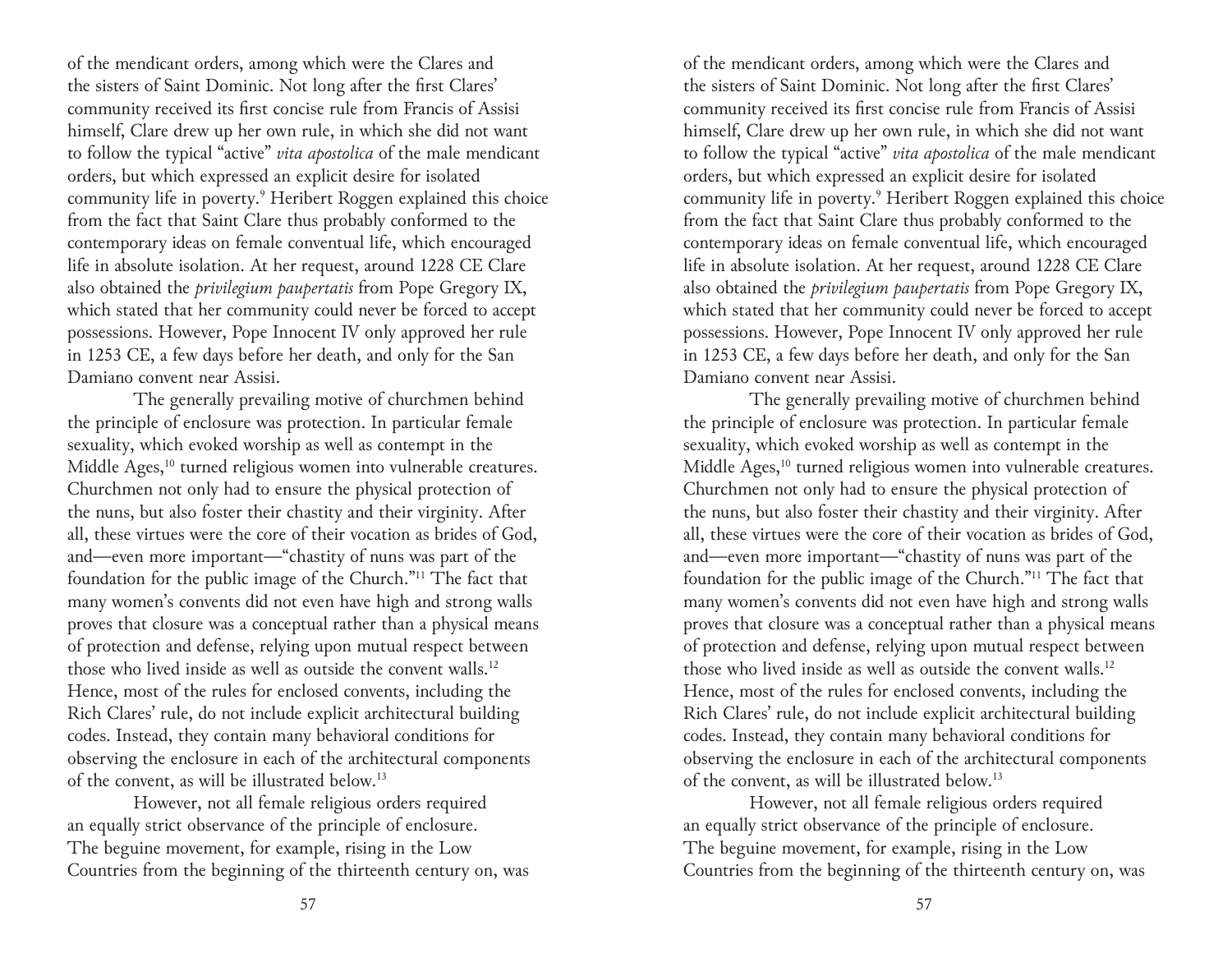characterized by a unique and flexible combination of an active religious life among urban citizens and a contemplative life within the secure setting of their beguine court.<sup>14</sup> In contrast with the traditional monastic idea of complete closure, beguines were allowed to leave their court to teach or to do charitable and manual work in town, and during the day, their court was also accessible to outsiders.

From a modern point of view, the consequences of a strictly cloistered life might give the impression that regular nuns like the Rich Clares experienced their enclosed world of contemplation and poverty as a place of exile. Yet, Jeffrey Hamburger has demonstrated the opposite. According to him, it was the outside and secular world that actually seemed a prison to enclosed nuns. Moreover, they considered their cloister as a paradise for the inner self, a foretaste of the eternal and heavenly afterlife.15 His argument also seems to apply to the Rich Clares, since in the centuries following their foundation, the enclosure obligation continued to be generally accepted and was never contested.

**Guardianship by the Franciscans: (Dis)advantages** Claustration, as well as the desire to live a life in contemplation and absolute poverty, did not only affect the daily life and the behavior of enclosed nuns. It also resulted in the fact that—unlike the beguines, for example—the cloistered nuns were economically unproductive and thus even more dependent on their male counterparts.16 Female religious communities already relied on the assistance of their male colleagues for their spiritual welfare, such as saying their masses and hearing their confessions.<sup>17</sup> Yet, the additional responsibilities that male orders were supposed to have for their female members led to problems in the thirteenth century, especially in the new mendicant orders. In contrast with the Cistercian Order, in which the bishop directly supervised many nunneries, the pope appointed only one responsible cardinal per ecclesiastic province for mendicant orders. This was also the case in Ghent, where M. Orsini, cardinal-protector of the Franciscan Order and from 1288 the actual head of the Clares, required the Guardian of the Ghent Franciscans to continue to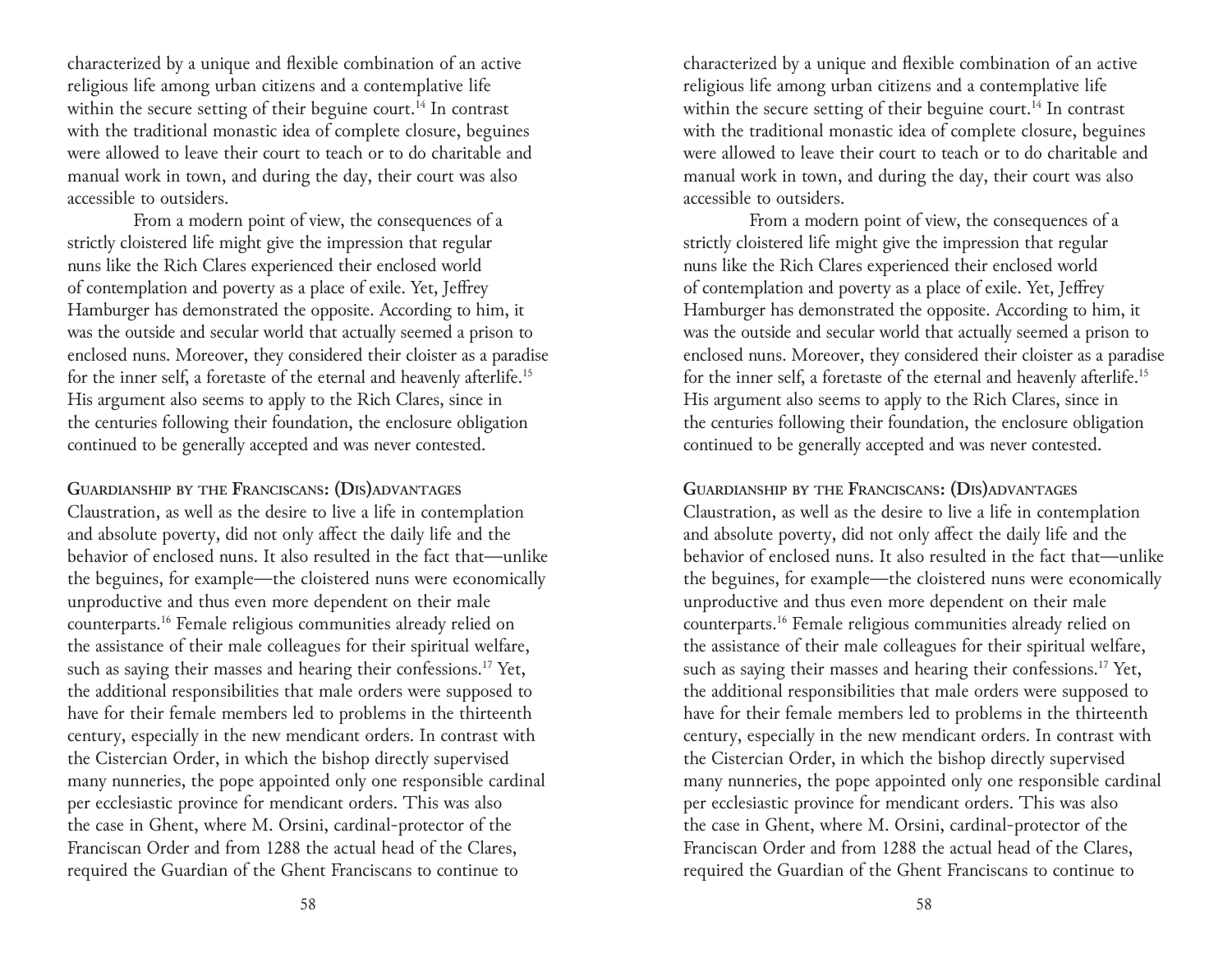guide the sisters and to provide spiritual care after their removal from their isolated location near the river Scheldt in the parish of Gentbrugge, to their new site at the Guldenmeers, somewhat closer to their brothers' convent.18

From the middle of the thirteenth century onwards, Franciscans especially tried to dispose of their responsibility for Poor Clares.19 Because the Clares were bound to a life of isolation and absolute poverty, the Franciscans not only had the spiritual care and the task of gathering all alms for the Poor Clares, but also were obliged to see to any errand requiring contact with the outside world. Male Franciscans were increasingly unhappy about the economic burden and organizational rigmarole that such responsibility entailed. Moreover, they risked damage to their reputation by their association with women. In 1263, these dissatisfactions led pope Urban IV to promulgate a new rule for the Clares, in which they were relieved of their poverty obligation.20 From then on they were allowed to accept inheritances and hold and manage common possessions. Although this measure gave them greater economic independence, many Clares' convents refused to respect this new rule. They swore by the rule of poverty and contemplation that Saint Clare wrote down in 1253 CE, but which the pope only approved for the San Damiano convent in Assisi. From 1263 CE on, the polarization between the Rich Clares or Urbanist Sisters, who respected the rule of 1263 CE,<sup>21</sup> and the Poor Clares, who lived according to the original but not universally approved rule of Saint Clare, became increasingly evident.

## **The Rich Clares' Rule of 1263 CE as an Example of Codified Behavior**

From its foundation in 1286 CE, the Ghent Rich Clares most probably followed the general rule of 1263 CE; an early fourteenth-century copy of this rule (in Latin) has been kept in the archives of this institution. The process of creation of the Clares' rule in the first half of the thirteenth century shows in a striking way how churchmen were eager to prescribe rules of behavior and living standards for religious women, the more so since this was an excellent means for them to supervise and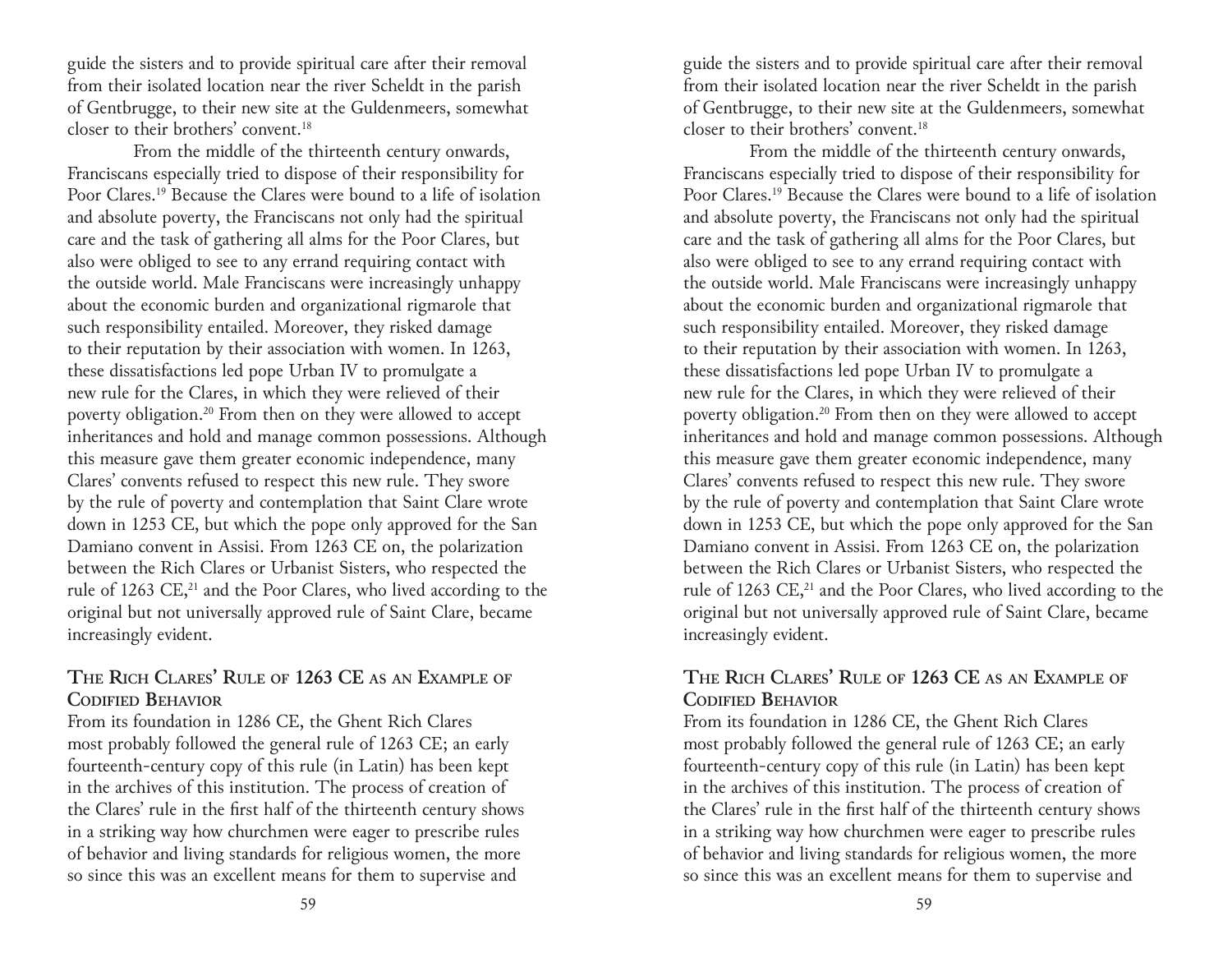control the daily life of the nuns.<sup>22</sup> The effectiveness of the rules was due to the fact that, although they were conceived by men, they were acceptable to religious women since they had been adapted to their reputation and their living environment in a subtle and well thought-out manner.<sup>23</sup> By observing the many prescriptions revealing the inherent weakness and vulnerability of female nature, the nuns were not only confronted with their own imperfections, but above all, they were given a chance to improve their behavior in order to get as close as possible to the ideal virtue of being a bride of God. In the Rich Clares' rule, the intended alteration of the nuns' behavior was basically effected by means of two types of prescriptions in which spatiality played an important part. On the one hand, the source evidences in detail what specific behavioral standards the nuns had to observe in a number of separate architectural convent spaces. On the other hand, some prescriptions concerning social freedom of movement indicate the general importance of the convent's walls both as physical and symbolic bounds of the nuns' living environment. The Rich Clares' rule contains many items of spatial concern that are not typical for the Urbanist Clares, but can also be found in the rules and statutes of other monasteries, whether or not they were drawn up in the tradition of Francis, Benedict, or Augustine.<sup>24</sup>

**Behavioral Standards Fitting Architectural Spaces** It is remarkable that the rule pays so much attention to the behavior nuns had to adopt in the parlor and the common dormitory, two spaces in the cloistral part of the convent. The rule of 1263 CE explicitly stated that the Rich Clares had to live their life *sub clausura* in obedience, poverty, and chastity.25 The cloister could only be accessed through one single set of double doors that, in case the front door was open, prevented a direct view of the inside. Conversely, this system of double doors kept a nun from catching a glimpse of the outside. By way of stairs that could be lifted, there was access to the cloister (with special permission), but never in the period between Compline and the next Prime, or during the period of rest in daytime and visiting hours.<sup>26</sup> When visitors wanted to speak to a nun, the portress took them to the parlor or *locutorium* that was probably located near the entrance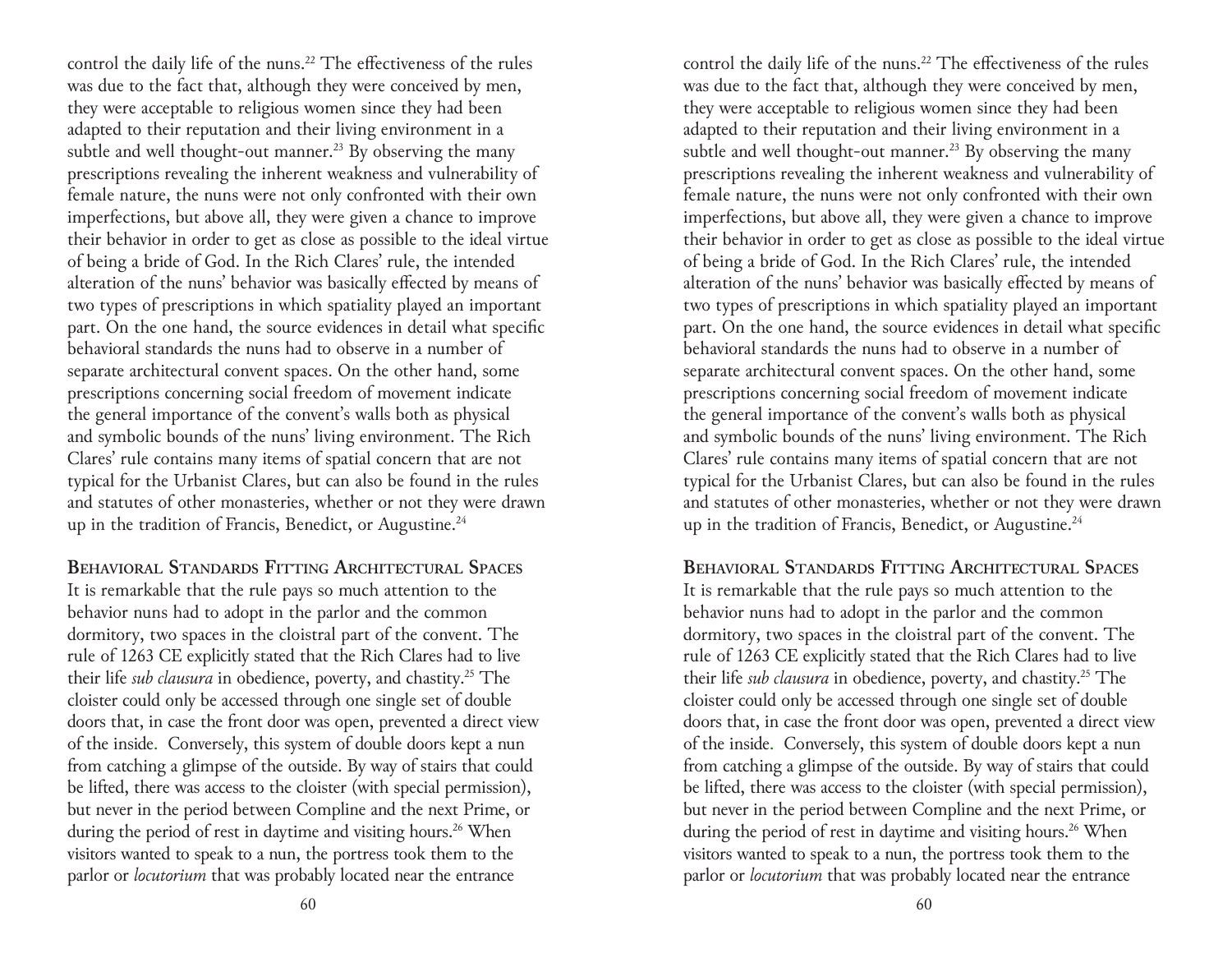gate. In Rich Clares' convents, the parlor contained a kind of iron plate or panel pierced with small holes and provided with a lock. The nuns had to speak to visitors through this panel. A black linen cloth was nailed to the inside (probably the side of the nuns), so that nobody could see the nuns and they could not look at their visitors.27 In the parlor, visitors could also give the cloistered nuns small items through a serving hatch, turntable, or "roller." However, on no account were the giver and receiver allowed to see each other.<sup>28</sup> The only mention of the location of these tools was that they had to be installed on various appropriate places in the wall. The fact is that whatever was passed through these panels and turntables was brought from the outside to the inside. Thus, the panels were the tangible and emphatic border between the private cloister of the convent and the public world outside. In the parlor, architectural space was used to manage encounters between secular and religious identities.29

Religious rules and statutes mostly had a separate chapter devoted to the common sleeping space or dorter, regardless of the order for which they were intended. The thirteenth-century rule for the Rich Clares offers us very detailed information on this item. In the dormitory every nun who was in good health including the abbess—lay clothed on her bed in a separate cell. $30$ Nun's cells probably did not have the shape of fully enclosed rooms, but should be seen more as partitioned spaces with bulkheads between the beds. The abbess' bed was positioned in the dormitory in such a way that she could oversee the beds of all the nuns.<sup>31</sup>

Thus, it appears on the one hand that there was still a limited possibility of privacy in the dormitory. The nuns were able to withdraw for a little while in their personal space or cell although only at night and under strict conditions and control. Yet, Hamburger considers this possibility of a partial withdrawal as a real indulgence into the nuns' private space.<sup>32</sup>

**The Convent's Wall: Physical and Symbolic Boundary of the Nuns' Social Freedom of Movement** Contact with the outside world was not just confined to the parlor. In many order rules, including those of the Rich Clares, a separate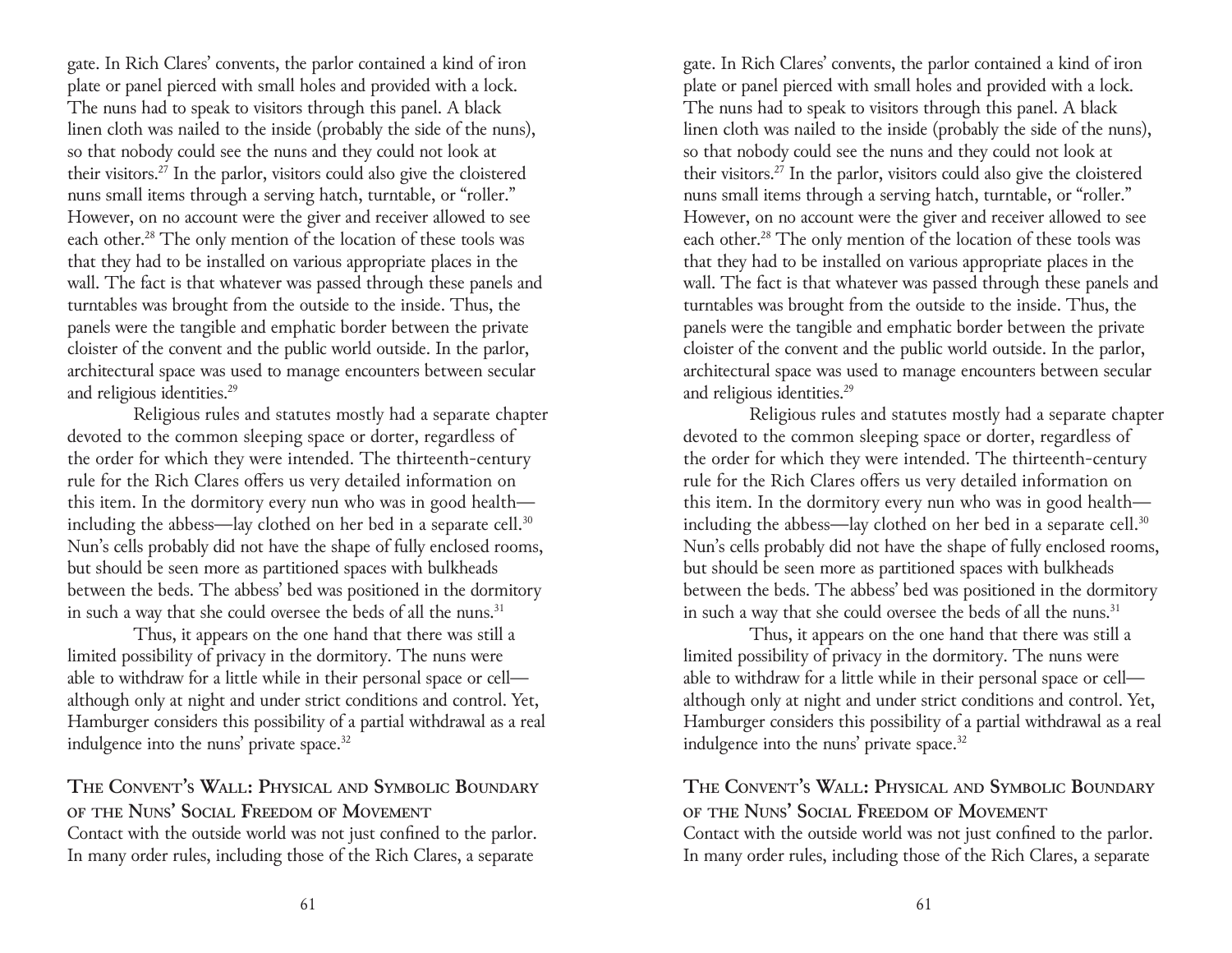chapter clearly described under what circumstances the nuns were allowed to leave their convent and on what conditions people from outside were allowed to enter the cloister. Overall, the conditions reveal the great trouble that was taken to reduce contact with strangers—i.e., people who lived outside the convent—to the absolute minimum and the strictly necessary.

The nuns were only authorized to leave their convent in dangerous and inevitable circumstances such as a blazing fire or an unexpected raid by an enemy, on condition that for this reason the nuns had no opportunity to request official approval.<sup>33</sup> In such cases of *force majeure*, the nuns had to go to another suitable place as a group. If the Rich Clares wanted to leave the cloister in cases other than these exceptional circumstances, they needed the approval of the cardinal of Rome, appointed by the Holy See to supervise and govern their religious community.<sup>34</sup> The nun who dared to infringe the *clausura* rules was due to undergo a very unpleasant punishment.

In view of the strict cloistered life imposed on the inmates, it is understandable that not just going out but also receiving visitors was restrained as much as possible. It is remarkable that various rules, regulations, and statutes always mentioned the same persons who, because of their occupation or religious rank, were authorized to enter the convent and even the cloister, but only if they had good reason. For example, the "surgeon, the doctor (physician), and the workmen" were the only people who were allowed access to the Rich Clares' convent as such.<sup>35</sup> In contrast, visits from family or acquaintances were only permitted in urgent situations and required explicit approval. In case this agreement was deviated from, not only the individual who had entered the cloister without permission, but also the nun who had given access to the cloister was punished with excommunication.

The control of the nuns' social space or freedom of movement was not limited to the regulations on going out and receiving visitors. The way in which communication between the nuns was controlled also attests to an efficient but farreaching system minimizing any form of secular amusement and distraction—that is, to restrain their private or mental space. By respecting silence the nuns could concentrate fully on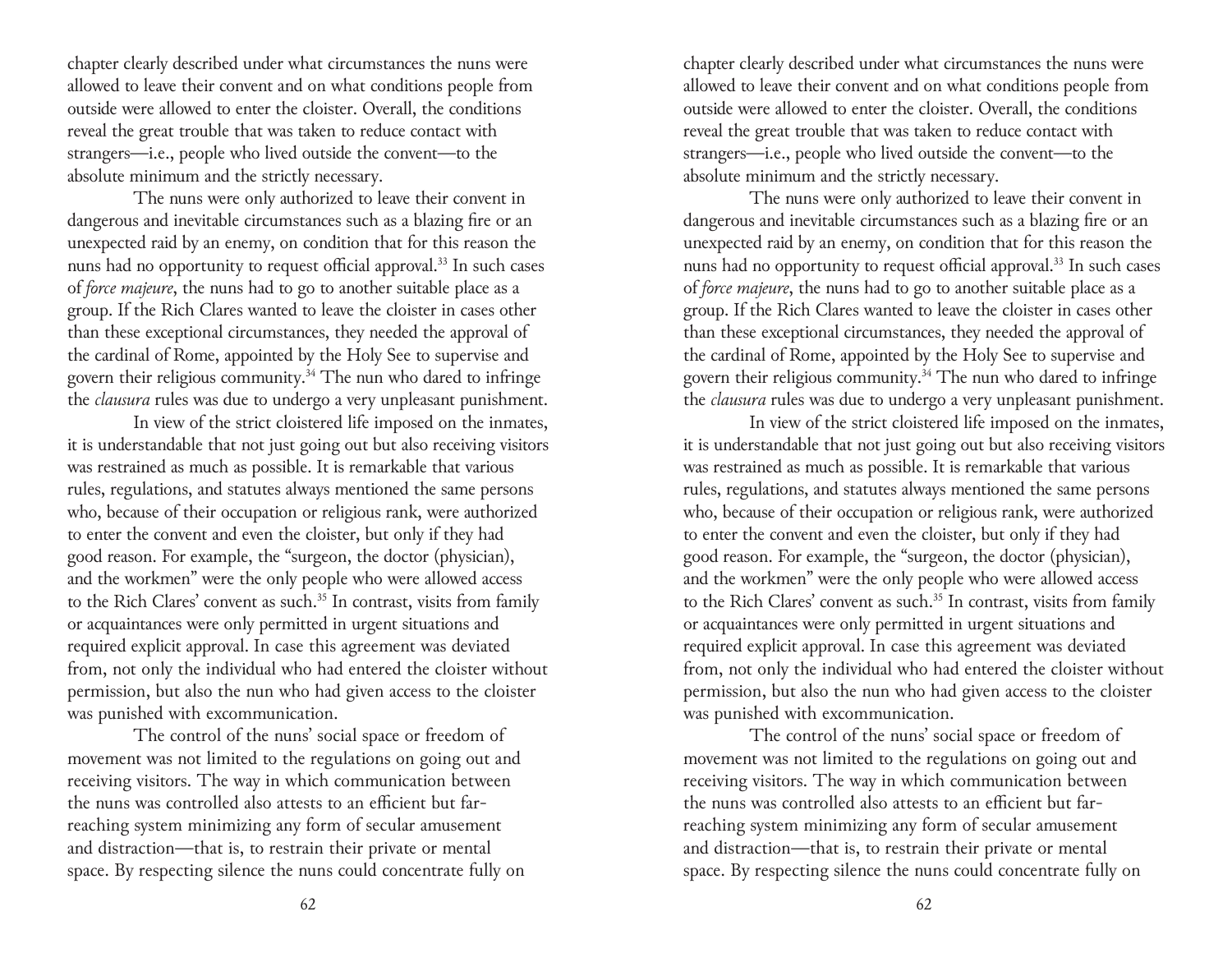their relationship with God, and harmony in the community was boosted. The Rich Clares had to respect absolute silence in the church, refectory, and dorter. In the other rooms, using only few words the strictly necessary could be exchanged. If two sisters wanted to have a conversation, they had to ask the abbess for permission. The approved conversation took place in the *locutorium*, but always in the presence of a number of other sisters, appointed by the abbess to continuously observe and listen to the conversing nuns. In the thirteenth-century Clares' rule, the course of the conversation was also important: the nuns had to ensure that they did not use vain or useless words, or hold a conversation that did not have an edifying content. Remaining in the parlor for a long time was not appreciated either.<sup>36</sup>

An additional example of the way in which the nuns' private space was intended to be managed and directed can be found in another kind of communication between the nuns among themselves, or between them and their family and friends living outside the convent's walls. Apart from the regulations about receiving visitors or having a permitted conversation in the parlor, there was also, as Gabriela Signore has pointed out, mutual communication on the basis of gifts and letters which the nuns were allowed to send out and to receive.37 However, Signori concludes that most of the correspondence between the nuns and their relatives concerned the practical arrangement of an approaching visit, whereas gifts, aimed at maintaining friendships, mostly consisted of prayer books, saints' lives, little sacred images, and other devotional literature. According to Hamburger, such gifts had a distinct purpose: they were exemplary and didactic prompts, meant to govern the nuns' imagination.<sup>38</sup> Or, in terms of experiencing space, the devotional gifts were a means to control the nuns' minds, i.e. their private, spiritual spaces. Moreover, not only gifts and letters, but also books read or made by enclosed nuns for their own use or made for an external request had a predominantly devotional or at least edifying content, helping them not only to meditate and pray, but also, as Thérèse de Hemptinne concludes, "to overcome their spatial confinement and mental isolation."39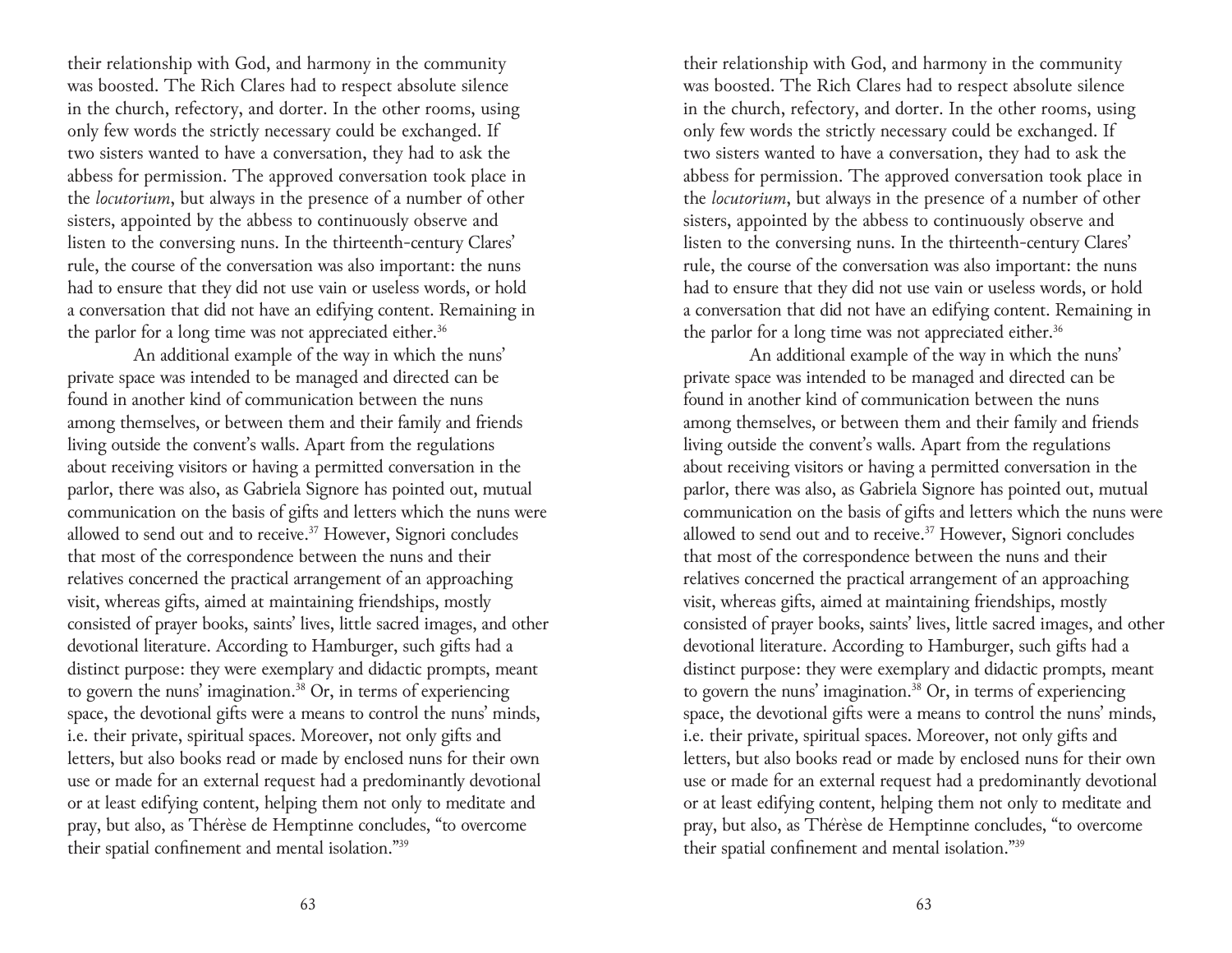**Earning Good Character by Punishing Disobedience** The fact that the nuns had to pass their lives mainly in silence not only stimulated good order and harmony in the community, but also implied that the nuns could be punished in case of infringement.40 Valerie Flint, who studied early medieval rules and customs in Benedictine convents, came to the general conclusion that space was a very important conceptual basis for determining the penalty in case the order's rule was violated.<sup>41</sup> Many disciplinary measures that Flint lists in her contribution can also be found in the normative sources for other religious female communities in the (later) Middle Ages in Ghent, including Cistercians and the Canonesses Regular of Saint Augustine.<sup>42</sup> The rule of the latter convent, for example, stipulates that a nun who violated the rule was often banned from taking part in the community meal, or she was isolated in a separate small room for a certain period. Both examples indicate that the punishment consisted of precisely creating a distance between the wrongdoer and her community. This distance was physical as well as psychological. The physical removal of the offender from the community created a gap between exemplary nuns and the wrongdoer, whose error was visible for everyone. Physical punishment became psychological punishment; the offender was subjected to public humiliation within the convent community.43 According to Flint, the fact that an individual could be rehabilitated and re-educated by evoking guilt and shame is a psychological insight that was highly developed by churchmen while shaping the order rules.

## **Conclusion**

The general Clares' rule of 1263 CE, which was followed in the Ghent Rich Clares' convent in the thirteenth and fourteenth century, was conceived by churchmen and had a regulatory, organizing, and controlling function. Many behavioral stipulations related to or had consequences for the way in which nuns experienced the space inside the convent walls. The regulations aimed at fitting the architectural components within the convent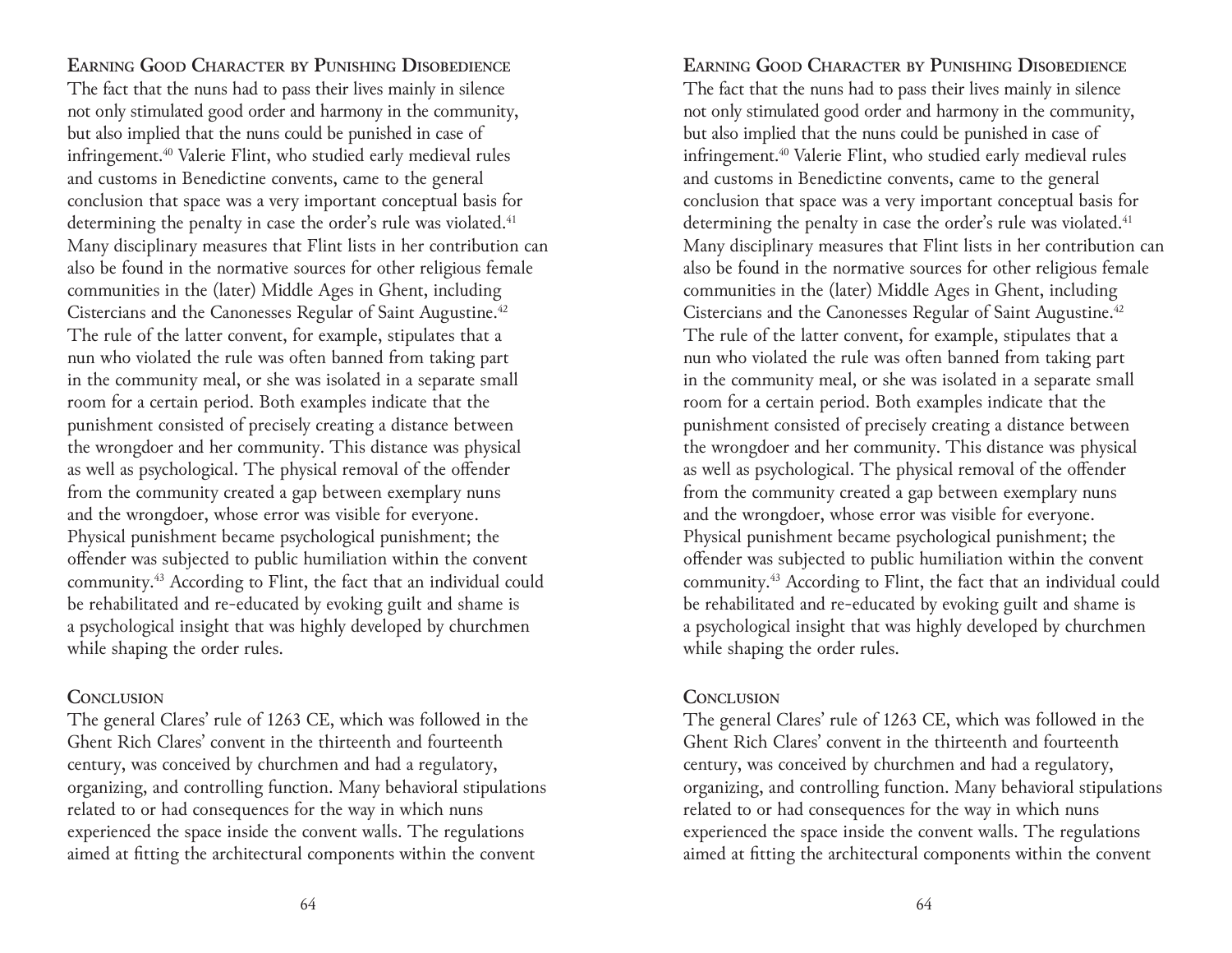complex, but also intended to curtail the cloistered nuns' freedom of movement. The strictness with which they were applied was largely determined by the obligation of *clausura* imposed on Urbanist Clares.

The convent walls formed a double restriction: they were a physical as well as a symbolic boundary between the secular world outside and the interior religious world of nuns. However, this dividing line was not the equivalent of a transition from the "public" to the "private" world—as, for example, is the case with the walls of a family home—and therefore did not signify a demarcation of the "space of regular communication" and the "space of daily experience." Entering the demarcated territory inside the convent walls meant entering a world in which there were specific rules for the residents, in which there was a system of order and punishment, in which every act was governed by obedience to a higher authority (the pope, God). In this respect, the nun's living quarters inside the convent walls should preferably be defined as a public space as such rather than as a private space in medieval society. For nuns the private space did exist, but it was reduced to a lesser degree and was largely pushed to the spiritual level. In their spiritual relationship with God, nuns could voluntarily isolate themselves from the "public" community to which they belonged. Yet, this spatial level was not free either of attempts to control and manipulate it in order to create or preserve harmony within the nuns' community.

*Ghent University*

#### **End Notes**

1. I would like to thank Thérèse de Hemptinne and Steven Vanderputten for their critical comments on this article.

2. Els De Paermentier, "Architecturale ruimte en bewegingsvrijheid van de vrouw in laatmiddeleeuwse Gentse religieuze en caritatieve instellingen," *Handelingen der Maatschappij voor Geschiedenis en Oudheidkunde te Gent* 51 (1997): 77-113. In the Middle Ages, Ghent was one of the most important towns in the county of Flanders.

3. Most other religious and charitable institutions in Ghent were only founded in the fifteenth century and left little or none of their own (late) medieval normative sources. De Paermentier, "Architecturale ruimte en

65 65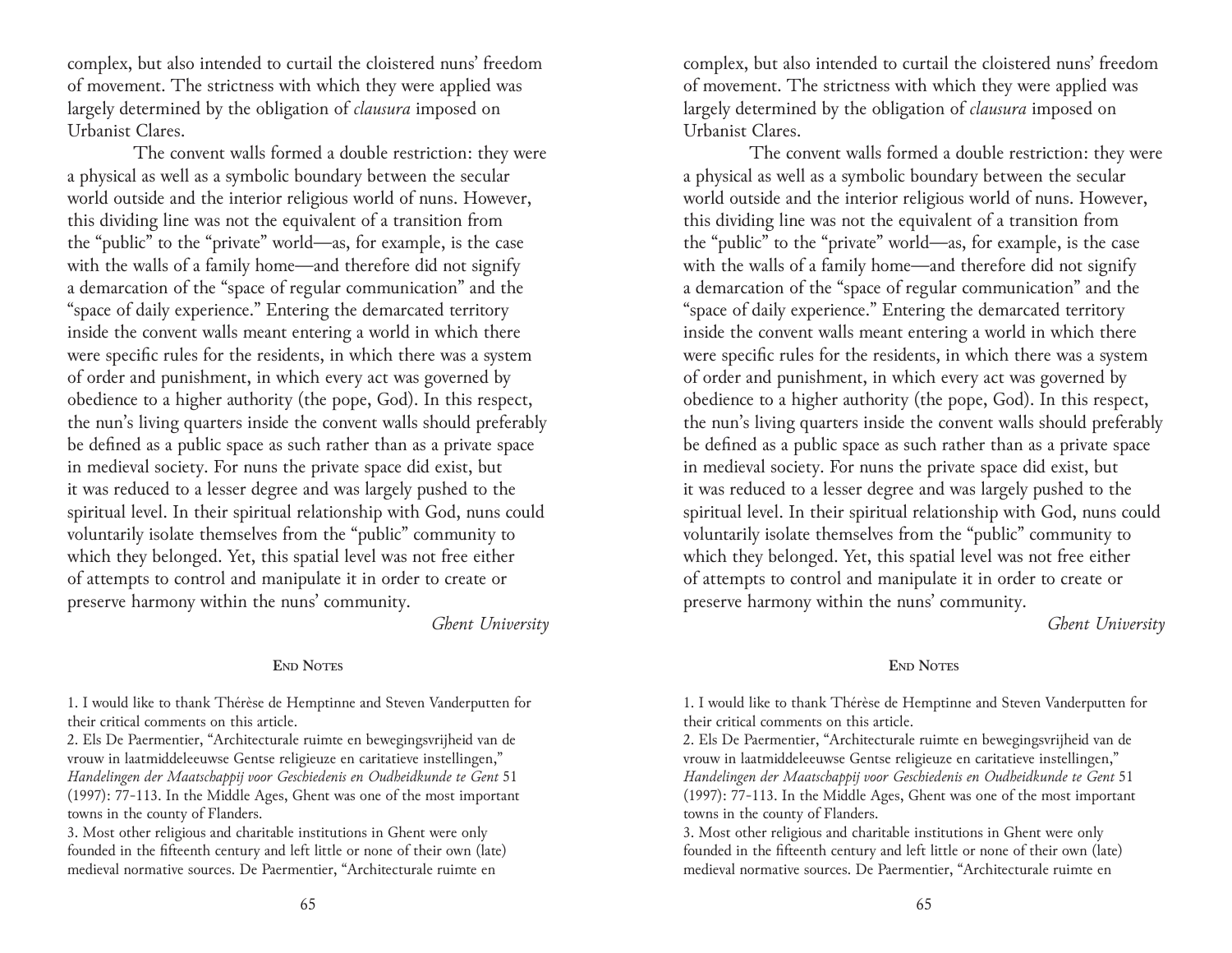bewegingsvrijheid," pp. 78-82. The above-mentioned fourteenth-century copy of the rule of 1263 is kept in the Rijksarchief [National Archives] in Ghent, in the Fonds Rijke Claren [Rich Clares Fund], under nr. 5.

4. Julie Ann Smith speaks of a "spatial understanding of community" in this connection. See Julie Ann Smith, *Ordering Women's Lives: Penitentials and Nunnery Rules in the Early Medieval West* (Aldershot: Ashgate, 2001), p. 111. 5. Smith, *Ordering Women's Lives*, p. 155.

6. Harald Kleinschmidt, *Understanding the Middle Ages: The Transformation of Ideas and Attitudes in the Medieval World* (London: Boydell, 2000), p. 33. See also Roberta Gilchrist, *Gender and Material Culture: The Archaeology of Religious Women* (London: Routledge, 1994), pp. 150-151.

7. Kleinschmidt, *Understanding the MA,* pp. 33-61.

8. Gilchrist, *Gender and Material Culture*, pp. 18-20.

9. Heribert Roggen, "François (Ordre de Saint), IV. Les Clarisses," in *Dictionnaire d'Histoire et de Géographie Ecclésiastiques* (Paris: Letouzey et Ané, 1977), vol. XVIII, cols. 958-965; 958-959. Walter Simons even supposes that the first rule the Clares received from Francis already provided for a form of cloistered convent, but his assumption has not been corroborated in any way. Walter Simons, *Bedelordekloosters in het graafschap Vlaanderen. Chronologie en topografie van de bedelordeverspreiding vóór 1350* (Brugge: Stichting Jan Cobbaut, 1987), p. 123.

10. Julie Ann Smith mentions an insoluble contradiction in prevailing medieval notions about women: they represent on the one hand the ideal of sexually reproductive mothers, and on the other the ideal of asexual virgins. Smith, *Ordering Women's Lives*, pp. 10-11.

11. Smith, *Ordering Women's Lives,* p. 178.

12. Smith, *Ordering Women's Lives,* pp. 178-180.

13. Carola Jäggi and Uwe Lobbedey, "Kirche-und Klausur-Zur Architektur Mittelalterlicher Frauenklöster," in *Krone und Schleier. Kunst aus* 

*mittelalterlichen Frauenklostern. Ruhrlandmuseum: die fruhen Kloster und Stifte, 500-1200. Kunst- und Ausstellungshalle der Bundesrepublik Deutschland: Die Zeit der Orden, 1200-1500; eine Ausstellung der Kunst und Ausstellungshalle der Bundesrepublik Deutschland, in Kooperation mit dem Ruhrlandmuseum Essen,* ed. Jutta Frings and Jan Gerchow (Munich: Hirmer Verlag, 2005), pp. 89-103; pp. 98-101.

14. Walter Simons, *Cities of Ladies. Beguine Communities in the Medieval Low Countries, 1200-1565* (Philadelphia: Pennsylvania UP, 2001), pp. 60-62, 80, & 112.

15. Jeffrey F. Hamburger, "Clausura: die Abgeschlossene Levenswelt," in *Krone und Schleier,* pp. 424-25.

16. Petra Marx, "Die Zeit der Orden 1200-1500," in *Krone und Schleier,* pp. 342-346; p. 344.

17. Klaus Schreiner, "Seelsorge in Frauenklöstern—Sakramentale Dienste, Geistliche Erbauung, Ethische Disziplinierung," in *Krone und Schleier,* pp. 53- 65; pp. 60-62.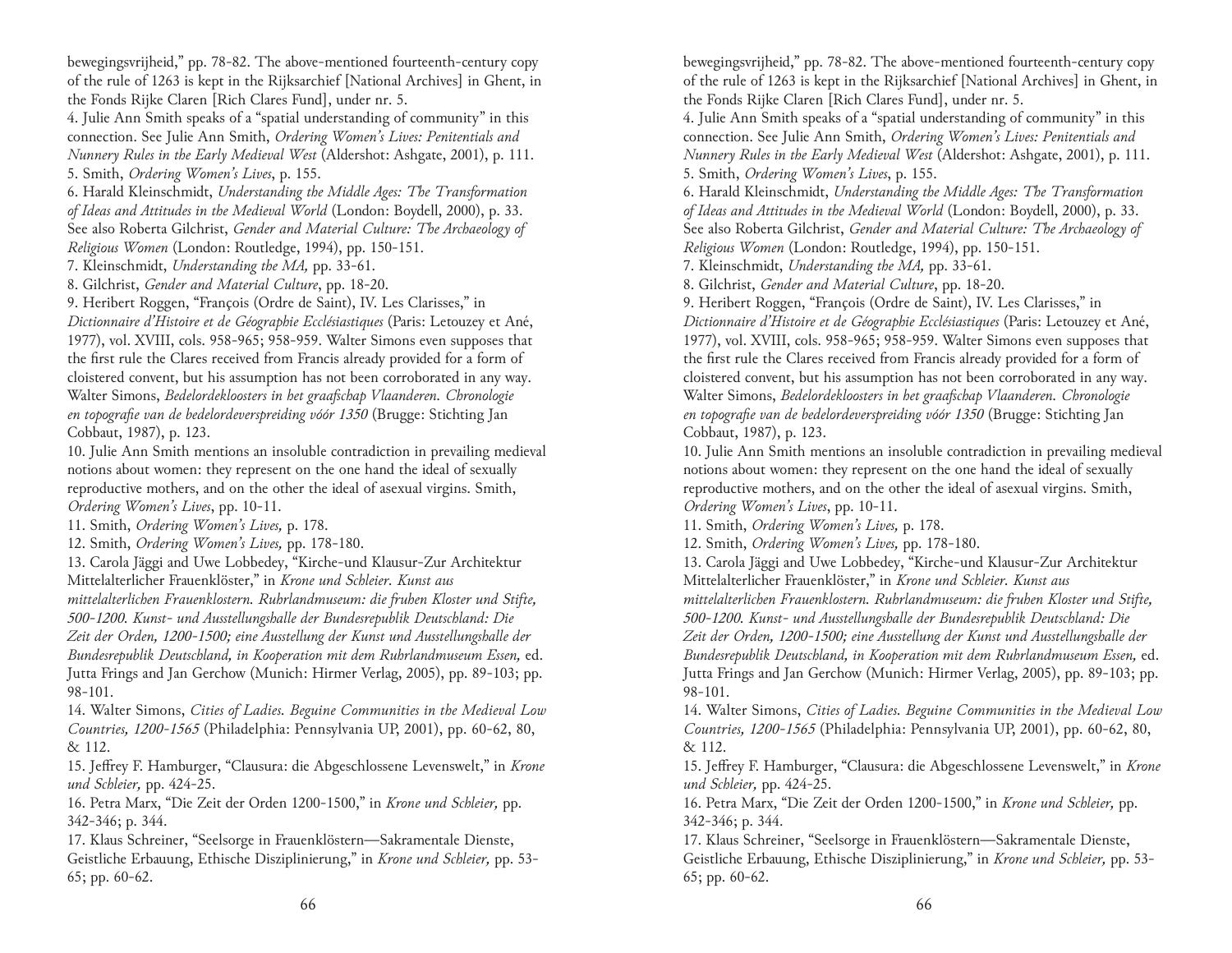18. Simons, *Bedelordekloosters,* pp. 130-135. In other Flemish towns such as Bruges, Ypres, and Werken/Petegem, the Clares' convents were also systematically transferred to a second location that was closer to the respective Franciscan convent.

19. Shulamith Shahar, *The Fourth Estate: A History of Women in the Middle Ages* (revised edition) (London: Routledge, 2003), pp. 34-37.

20. See Roggen, "Les Clarisses," cols. 958-965, for an in-depth overview of the various stages in which this rule came about.

21. Most Clares' convents in Flanders accepted the rule of 1263. Simons, *De Bedelordekloosters*, p. 124.

22. Roggen, "Les Clarisses," cols. 958-965.

23. Smith, *Ordering Women's Lives,* pp. 10-11, 223-226.

24. See De Paermentier, "Architecturale ruimte en bewegingsvrijheid," pp. 77- 111, for a comparative study of the normative sources of these twenty religious and charitable institutions belonging to the various orders.

25. [...] *vivendo in obedientia, sine proprio, et in casitate sub clausura.* Gent, Rijksarchief (RA), Fonds Rijke Claren (RC), 5, fourteenth-century copy of the rule of 1263; Cap. 1.

26. [...] *Quae scala per catenam ferream ex parte sororum studiose ligata, a completorio dicto usque ad primam diei sequentis, continue sit suspensa, et tempore diurnae dormitionis et visitationis [...].* Gent, RA, Fonds RC, 5; Cap 1.

27. *Ipsum locutorium sit congruae quantitatis, de lamina ferrea subtiliter perforata, et taliter clavis fortibus coaptata, quod numquam valeat aperiri. [...] cui pannus niger lineus interius taliter apponatur, quod nec sorores extra videre valeant, nec videri.* Gent, RA, Fonds RC, 5; Cap. 16.

28. *Et taliter disponatur, quod per eam nec intra nec extra valeat aliquis intueri.* Gent, RA, Fonds RC, 5; Cap. 14.

29 Gilchrist, *Gender and Material Culture*, pp. 151-152.

30. *Omnes sorores sanae, tam abbatissa quam aliae, vestitae et cinctae iaceant in communi dormitorio, et quaelibet per se lectum habeat ab invicem separatum.*  Gent, RA, Fonds RC, 5; Cap. 5.

31. *Lectus tamen abbatissae in tali loco dormitorii disponatur, quod inde ceteros dormitorii lectos sine obstaculo, si commode fieri poterit, valeat intueri.* Gent, RA, Fonds RC, 5; Cap. 5.

32. Jeffrey Hamburger, "Die Zellen: Alltag, Andacht und Vision," in *Krone und Schleier,* pp. 434-435.

33. *[...] clausae manere firmiter teneantur, [...] nisi forsan quod absit supervenire inevitabilis et periculosa necessitas, sicut exustionis ignis, vel incursus hostilis, seu alicuius huiusmodi, que dilationem nullo modo caperent, ad egrediendi licentiam postulandi.* Gent, RA, Fonds RC, 5; Cap. 2.

34. *[...] nisi forte de mandatio aut authoritate cardinalis Romanae ecclesiae, cui a sede apostolica generaliter fuerit iste ordo commissus .* In practice, the abbess or convent superior probably also had this responsibility. Gent, RA, Fonds RC, 5; Cap. 2.